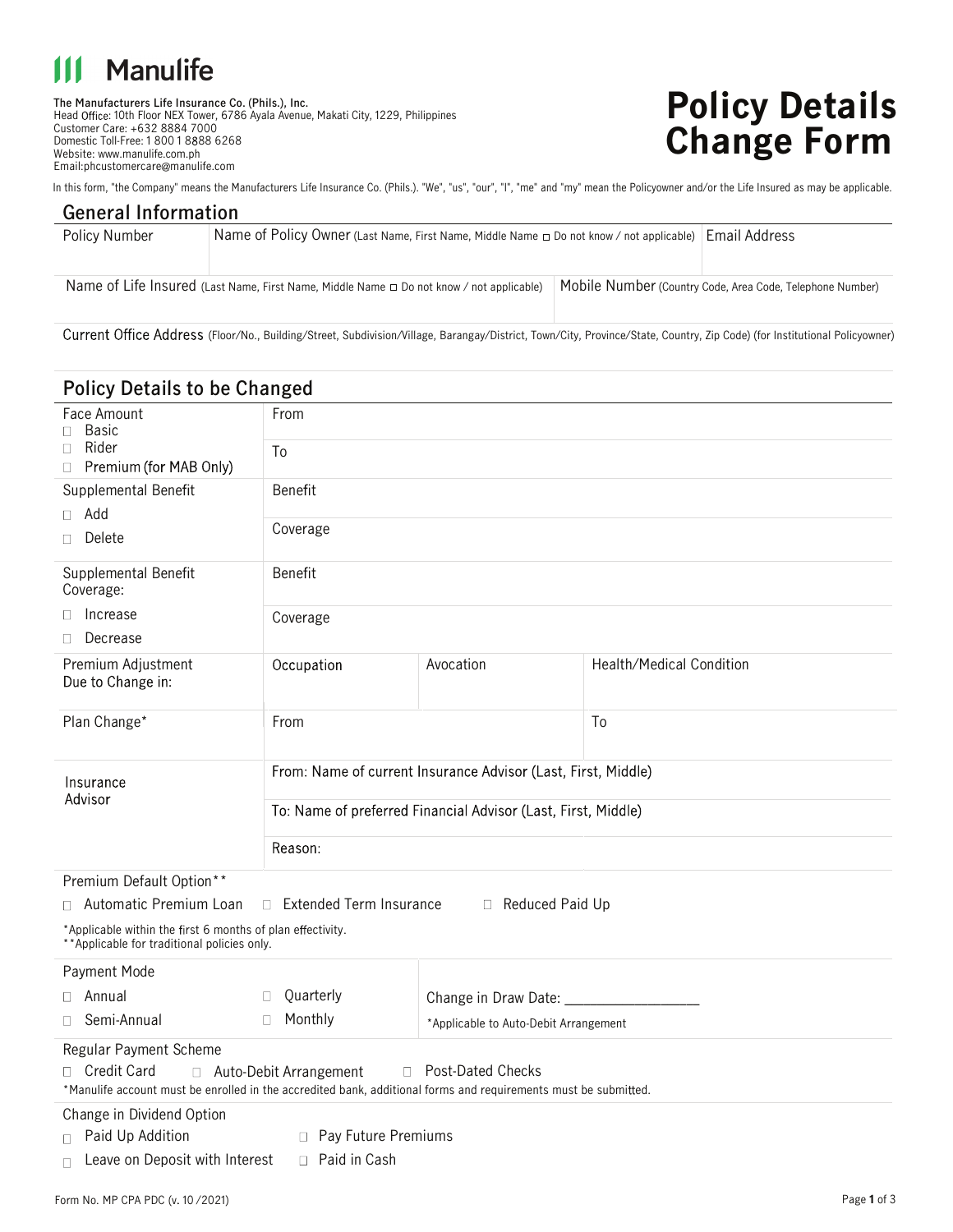

**The Manufacturers Life Insurance Co. (Phils.), Inc.** Head Office: 10th Floor NEX Tower, 6786 Ayala Avenue, Makati City, 1229, Philippines Customer Care: +632 8884 7000 Domestic Toll-Free: 1-800-1-888-6268 Website: www.manulife.com.ph Email:phcustomercare@manulife.com

## **Policy Details Change Form**

#### **Request for policy reinstatement options**

| $\Box$ Reinstatement thru Redating (applicable for traditional policy only)<br>$\Box$ Straight Reinstatement                                                                                                                                                                                                                                 |  |
|----------------------------------------------------------------------------------------------------------------------------------------------------------------------------------------------------------------------------------------------------------------------------------------------------------------------------------------------|--|
| 1. Submit accomplished Non-Medical form together with this Policy Details Change form (for client age 60 and above, submit<br>result of latest medical exam)                                                                                                                                                                                 |  |
|                                                                                                                                                                                                                                                                                                                                              |  |
| 3. Will anyone other than the Insured/Owner be paying for this policy?                                                                                                                                                                                                                                                                       |  |
| $\Box$ No, If Yes, please submit PIF form<br>$\Box$ Yes                                                                                                                                                                                                                                                                                      |  |
| 4. Have you or any of your immediate family members or close relationships and associates been entrusted with<br>prominent public position/s in (a) the Philippines with substantial authority over policy, operations or the use or<br>allocation of government-owned resources; (b) a foreign State; or (c) an international organization? |  |
| $\Box$ Yes<br>$\Box$ No                                                                                                                                                                                                                                                                                                                      |  |
| 5. Is the Owner a United States citizen, resident or a resident alien (US Green card holder)?<br>$\Box$ Yes to any, please provide W-9 form $\Box$ No                                                                                                                                                                                        |  |
| Does the Owner have a United States Taxpayer Identification Number (SSN/TIN), address and/or telephone number?<br>$\Box$ Yes, please provide W8-BEN form<br>⊟ No                                                                                                                                                                             |  |
| Or was the Owner born in the US and renounced his US Citizenship?                                                                                                                                                                                                                                                                            |  |
| □ Yes, please provide W8-BEN form and US<br>$\Box$ No<br>Bureau of Consular Affairs' Certificate of Loss<br>of Nationality in the US form                                                                                                                                                                                                    |  |
| 6. Does this policy have a Beneficial Owner?<br>$\Box$ Yes, please submit Beneficial Owner form<br>$\Box$ No                                                                                                                                                                                                                                 |  |
| 7. Sources of Funds<br>$\Box$ Salary $\Box$ Business $\Box$ Savings $\Box$ Remittances (country) _______________<br>$\Box$ Others                                                                                                                                                                                                            |  |
|                                                                                                                                                                                                                                                                                                                                              |  |
| (provide copy of proof or source of funds)                                                                                                                                                                                                                                                                                                   |  |

#### **Declaration and Agreement**

By signing this form and continuing to avail of the Company's products and services, I/we declare and agree that:

- 1. I/We agree to receive or access the policy contract, billing notice/s or any other corporate correspondence, documents or information pertaining to such policy electronically/digitally by making use of a computer, mobile or any digital device.
- 2. I/We agree that the cost and expense to obtain and maintain or configure suitable software, devices and/or equipment to receive or access such documents shall be borne by me/us.
- 3. I/We agree and understand that transmission of information or communication over the internet may be subject to interruption, transmission blackout and delayed transmission due to the Internet traffic, or incorrect data may be transmitted due to the public and open nature of the Internet otherwise. The Company, shall not be responsible or liable for any loss of accuracy or timeliness of any information or communication arising from the said reasons or in relation to any malfunctions in communication facilities that are out of control of the Company.
- 4. I/We understand that within Manulife office hours and subject to Manulife's standard verification procedures, I/we can request for a printed copy of the policy contract for a fee while I/we can can request for a copy of the billing notice/s or any other corporate correspondence at no charge through the Customer Case<br>Hotline, or at any Manulife office.
- 5. I/We allow the Company, including its affiliates, subsidiaries, service providers or any member of the Manulife Financial Group to process, collect, store, use, share or transfer all personal data I/we have provided for the purposes stated in the Company's customer Privacy Policy found in your website, https://www. manulife.com.ph/Customer-Privacy-Policy.